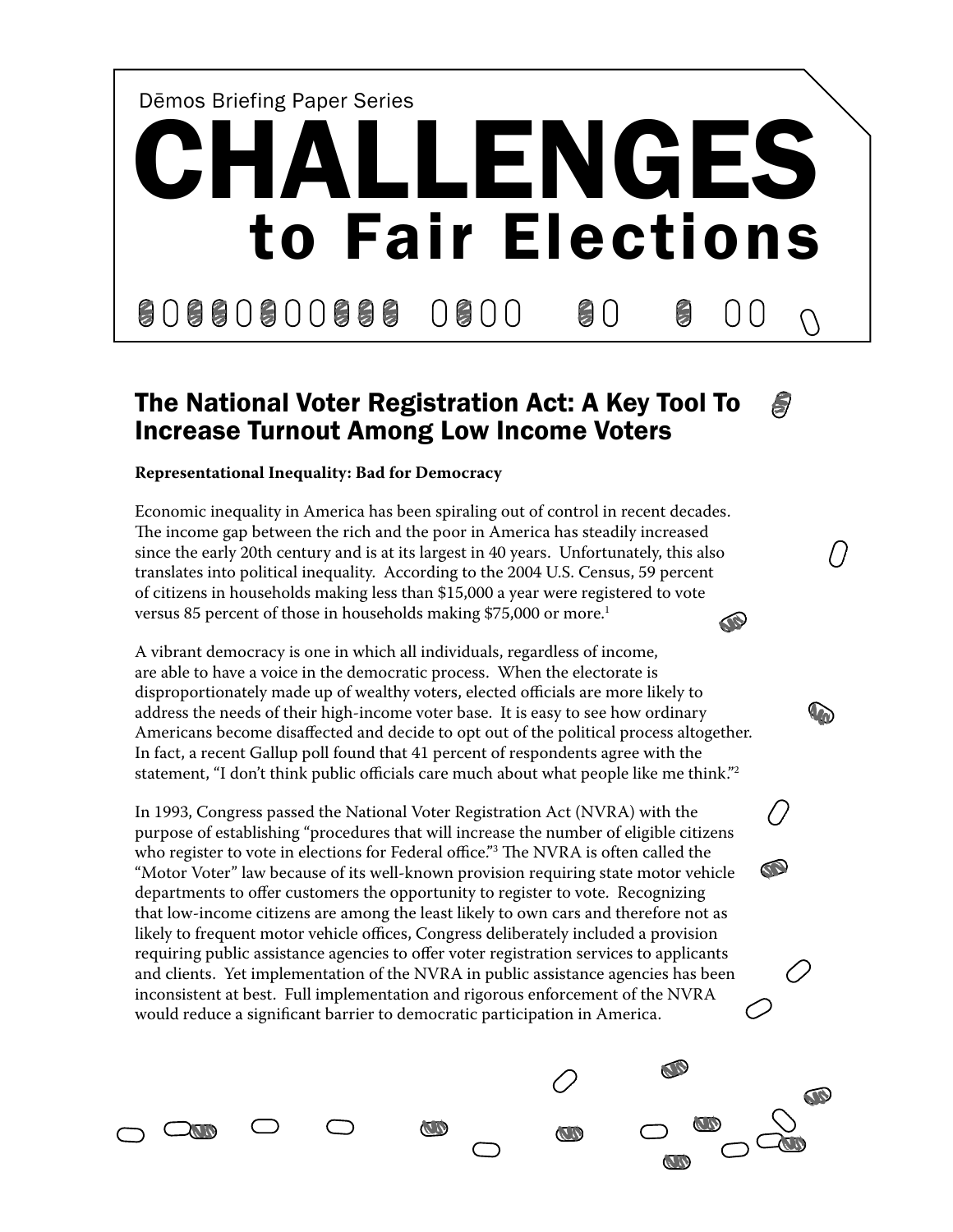# Where to Watch

## **Progress Iowa, New Jersey, Pennsylvania, North Carolina**

After adopting a series of simple changes, Iowa was able to increase the number of voter registration applications coming their public assistance agencies by 3000 percent.<sup>4</sup> New Jersey and Pennsylvania have also taken significant steps to register low-income public assistance recipients. After the documentation of widespread problems in North Carolina, the Executive Director of the State Board of Elections quickly proposed and is now in the process of implementing a ten point plan to improve NVRA compliance.

#### **Problems**

#### **Ohio, Arkansas, Maryland, Missouri**

A lawsuit is currently pending against officials in Ohio for that state's failure to provide voter registration services to low-income people in compliance with the NVRA. Ohio's own data indicate that public assistance agencies in ten counties failed to register a single voter between 2002 and 2004 and agencies in another 17 counties registered ten or fewer voters during the same two-year period. Moreover, data collected by federal agencies indicates that Arkansas, Maryland, and Missouri all experienced over an 80 percent decline in the number of voters registered in their public assistance agencies over the past 10 years.<sup>5</sup>

#### *The Importance of Effective Voter Registration Procedures*

- Because voter registration is a pre-condition to voting in all but one state,<sup>6</sup> registration is a major determinant in whether or not someone turns out to vote in an election. In recent presidential elections, more than 80 percent of those registered went to the polls.7 It is therefore imperative to get eligible voters registered. •
- Public assistance agencies are the government offices most likely to be frequented by lowincome Americans and are therefore the ideal locations to register low-income citizens to vote. According to the U.S. Census, there are 16.7 million households making less than \$15,000 a year.<sup>8</sup> Data from the United States Department of Agriculture indicates that there were over 42 million applications and recertifications for Food Stamp benefits in 2003-2004. That only 59 percent of low-income citizens are registered to vote is a strong indicator that states are not registering their low-income citizens. •
- Despite the law's good intent, most states have failed to adequately implement the public assistance requirements of the NVRA. $\textdegree$  As a result, the number of voter registration applications from public assistance agencies has fallen by almost 60 percent between 1995-1996 and 2003- 2004, while applications from all other sources—like the state departments of motor vehicles increased by 22 percent.<sup>10</sup> •

### *Simple Steps Can Lead to Increased Voter Registration and Full Compliance with the Law*

Experience has shown that the number of low-income citizens registering to vote can be significantly increased through several simple procedural changes, including:

- Ensure that the opportunity to register to vote is offered to all individuals applying for, recertifying, or changing addresses with respect to public assistance benefits. •
- Distribute with each application, recertification, and change of address form a "declination statement" with the question, "If you are not registered to vote where you live now, would you like to register to vote here today?" •
- Offer voter registration in office waiting rooms. •
- Regularly train public assistance office caseworkers on voter registration procedures. •
- Use posters, videos, and buttons to promote voter registration services throughout public assistance offices. •